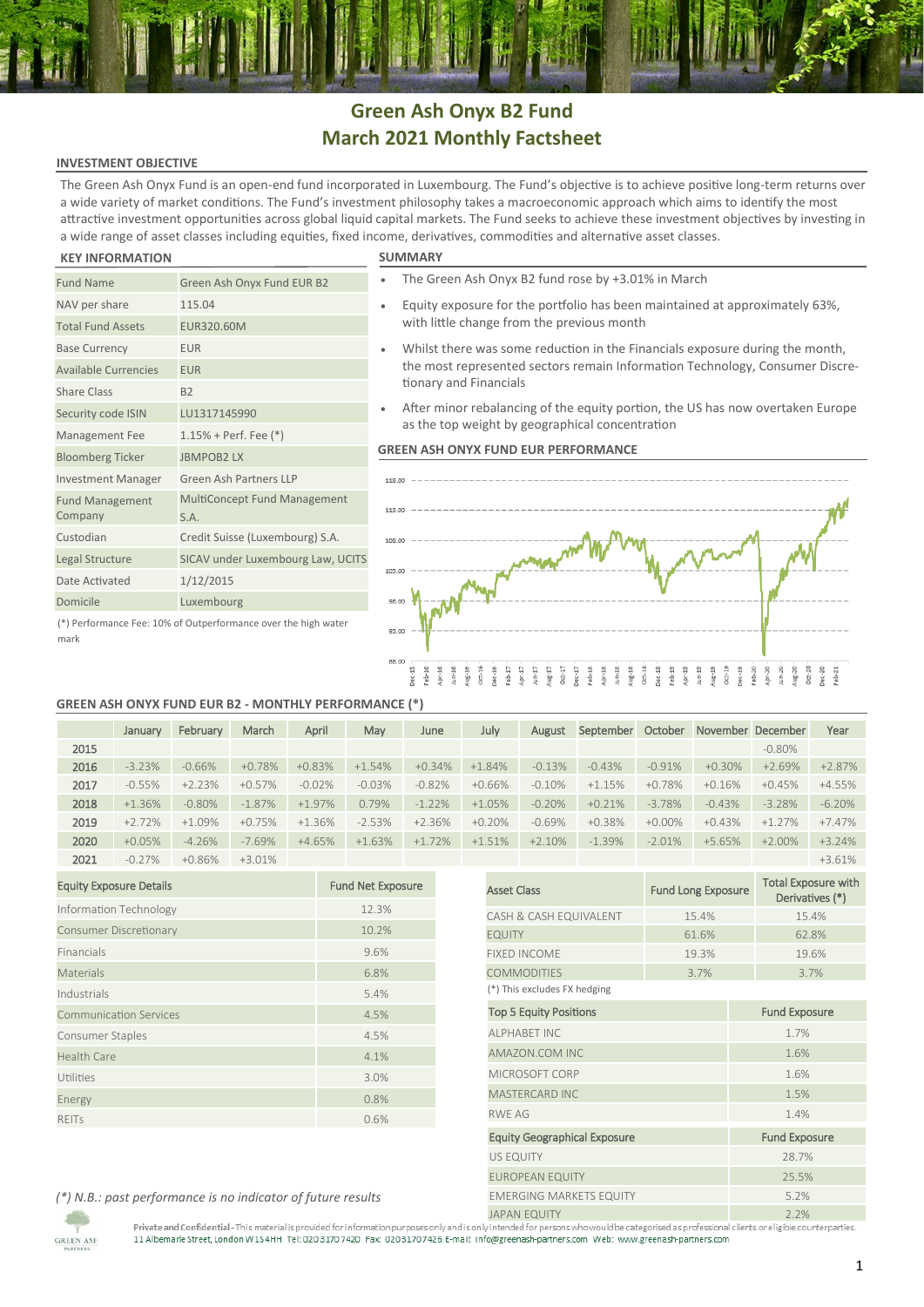# **Green Ash Onyx B2 Fund March 2021 Monthly Factsheet**

# **FUND UPDATE AND OUTLOOK**

March gave additional visibility on the determination of governments and central banks to support the global recovery. Inflation expectations advanced again after the February pause and are expected to remain a focus for investors over the next months as markets ponder their potential to test the resolve and capability of central banks to maintain financial conditions easy. While the vaccines rollouts continued, the global outlook improved further and so did earnings expectations, although with great dispersion across geographies.

Rotations between sectors continued to disadvantage Information Technology stocks while Industrials were generally strong; however compared to February—the dichotomy between cyclical and non-cyclicals was much more nuanced. In currencies, the Dollar Index was up 2.6% and softened the advance in commodities. Implied volatility measures both in the US and in Europe declined below the range entered since the beginning of the pandemic.

Against this backdrop the Green Ash Onyx B2 rose 3.01% over the month.

Main contributors to performance were from Financials (Bank of America, M&G), Consumers Discretionary (Housebuilders) and Industrials (Waste Management, FedEx, CRH), while Mining stocks were generally a drag on performance. Elsewhere, our significant underweight in long duration and the performance of the short US Treasury – Long Bund spread trade were again a significant tailwind for portfolio returns. Profits in the latter have now been taken at the very beginning of the current month. Across the month we maintained equity exposure just north of the 63% mark and continued to implement our yield enhancing strategy, but also marginally reduced exposure to Financials; US is now the main geographical concentration.

Going forward we continue to see upside in asset prices and see the US and the UK markets as more attractive due to stimulus size and ease of its implementation (US), and valuation (UK). We expect momentum in the vaccine roll out to continue and monetary and fiscal policies to remain supportive. We feel comfortable with the current equity exposure but continue to closely follow the trajectory of inflation expectations and rates, and continue to deem a balanced portfolio as the most effective way to negotiate their effects. We also note the lower levels in implied volatility may require a more attentive approach to our yield enhancing strategies.



Private and Confidential - This material is provided for information purposes only and is only intended for persons who would be categorised as professional clients or eligible counterparties. 11 Albemark Street, London W154HH Tel: 020 3170 7420 Fax: 02031707426 E-mail: info@greenash-partners.com Web: www.greenash-partners.com